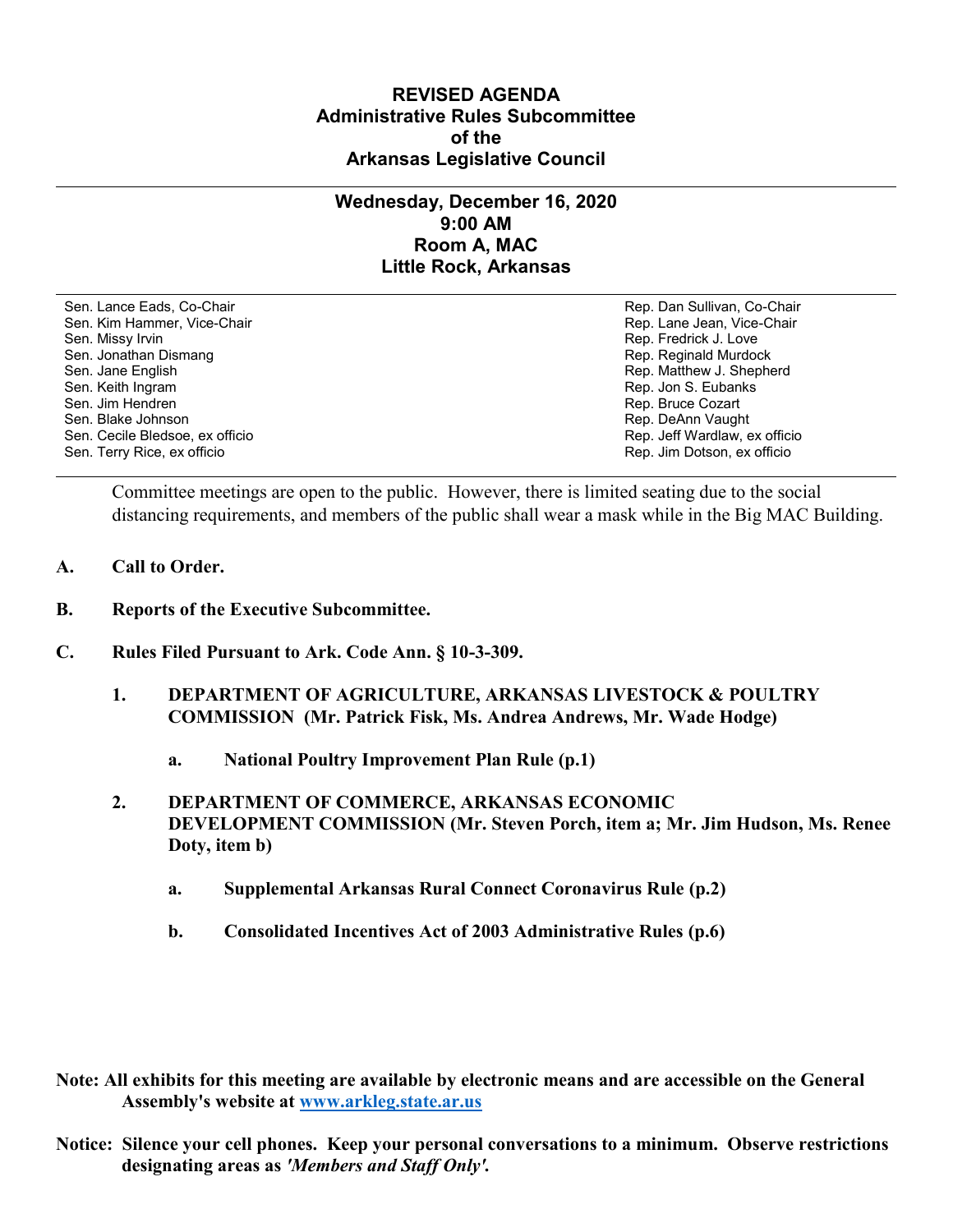- **3. DEPARTMENT OF COMMERCE, STATE INSURANCE DEPARTMENT (Mr. Booth Rand, Ms. Amanda Rose)**
	- **a. Rule 49 – Life and Health Insurance Guaranty Association Notices (p.8)**
	- **b. Rule 82 – Suitability in Annuity Transactions (p.10)**
	- **c. Rule 121 – Declaratory Orders (p.11)**
- **4. DEPARTMENT OF EDUCATION, DIVISION OF ELEMENTARY AND SECONDARY EDUCATION (Ms. Courtney Salas-Ford)**
	- **a. DESE Rules Governing Special Education and Related Services, Sec. 18.00 Residential Placement (p.12)**
- **5. DEPARTMENT OF HEALTH, DIVISION OF HEALTH RELATED BOARDS AND COMMISSIONS, STATE BOARD OF DENTAL EXAMINERS (Mr. Kevin O'Dwyer, Ms. Meredith Rogers)**
	- **a. Article IX – Credentials Required in Issuing Dental or Dental Hygiene License (p.16)**
- **6. DEPARTMENT OF HEALTH, DIVISION OF HEALTH RELATED BOARDS AND COMMISSIONS, STATE BOARD OF OPTOMETRY (Mr. Kevin O'Dwyer, Dr. Bryant Ashley)**
	- **a. Chapter VIII, Article I – Qualifications for an Arkansas Licensed Optometrist to be Credentialed to Utilize and Perform Authorized Procedures Listed in Ark. Code Ann. § 17-90-101(a)(3)(D) (p.17)**
- **7. DEPARTMENT OF HUMAN SERVICES, DIVISION OF AGING, ADULT, AND BEHAVIORAL HEALTH SERVICES (Mr. Mark White, Mr. Kirk Lane)**
	- **a. Uniform Program Operations – State Funded Multijurisdictional Drug and Crime Task Forces (DCTFs) (p.20)**
- **8. DEPARTMENT OF HUMAN SERVICES, DIVISION OF CHILDREN AND FAMILY SERVICES (Mr. Mark White, Ms. Christin Harper)**
	- **a. Adoption Policies and Procedures Updates (p.22)**
- **9. DEPARTMENT OF HUMAN SERVICES, DIVISION OF COUNTY OPERATIONS (Mr. Mark White, Ms. Mary Franklin)**
	- **a. Elderly Simplified Application Project (ESAP) (p.28)**
	- **b. SNAP 6000 Deductions (p.33)**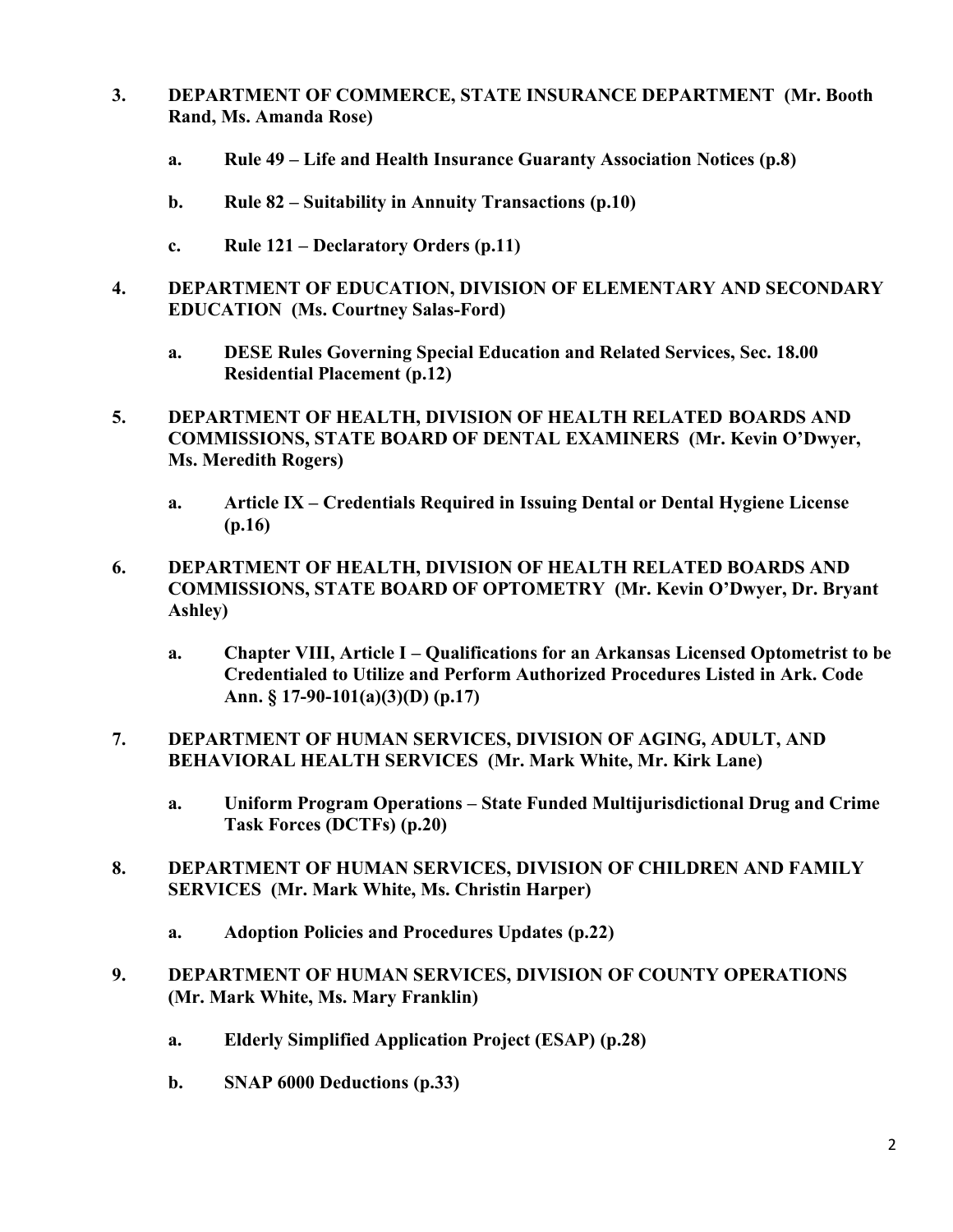## **10. DEPARTMENT OF HUMAN SERVICES, DIVISION OF DEVELOPMENTAL DISABILITIES SERVICES (Mr. Mark White, Ms. Melissa Stone)**

- **a. EIDT-1-20 and Rules for DDS EIDT (p.37)**
- **b. ADDT-1-20; SPA #2020-0020; Rules for DDS ADDT (p.41)**
- **c. SPA Amendment #2020-0021 Therapy Amendments to the Occupational, Physical, & Speech-Language Therapy Services Medicaid Provider Manual, with Related Changes to ARKids First-B, Hospital, Rehabilitative Hospital, Prosthetics, Home Health, Physician, and Nurse Practitioner Provider Manuals (p.55)**
- **11. DEPARTMENT OF HUMAN SERVICES, DIVISION OF MEDICAL SERVICES (Mr. Mark White, Ms. Janet Mann, items a-g; Ms. Elizabeth Pittman, idem d)** 
	- **a. Community Support System Provider Standards (p.57)**
	- **b. Repeal Section V of the Arkansas Medicaid Provider Manuals (p.61)**
	- **c. Children's Health Insurance Program (CHIP) State Plan Amendment for Parity and Therapy Units (p.62)**
	- **d. Hospital Acute Crisis Units (p.65)**
	- **e. AR Choices 1-20, LCAL 1-20, PERSCARE 3-20, ARChoices and Living Choices Waiver Amendments, and Medical Services Policy C-265, I-630, I-640, and L-120 (p.68)**
	- **f. SPA 20-0022 Medicaid Personal Care Rate (p.83)**
	- **g. SPA #2020-0023 Physicians' Evaluation & Management Code Rate Increase (p.91)**
- **12. DEPARTMENT OF PARKS, HERITAGE, AND TOURISM, DIVISION OF PARKS (Mr. Grady Spann)**
	- **a. PD 3097 Arkansas State Parks Pedal Assist and Electric Bicycles (p.93)**
	- **b. CY 2021 Arkansas State Parks Fees and Rates (p.95)**
	- **c. Minimum Hours of Operation and Guidelines for Facility Hours (p.96)**
- **13. ARKANSAS TREASURER OF STATE (Mr. T.J. Lawhon, Mr. Grant Wallace, Ms. Fran Jansen)**
	- **a. The Arkansas Achieving a Better Life Experience Program (p.98)**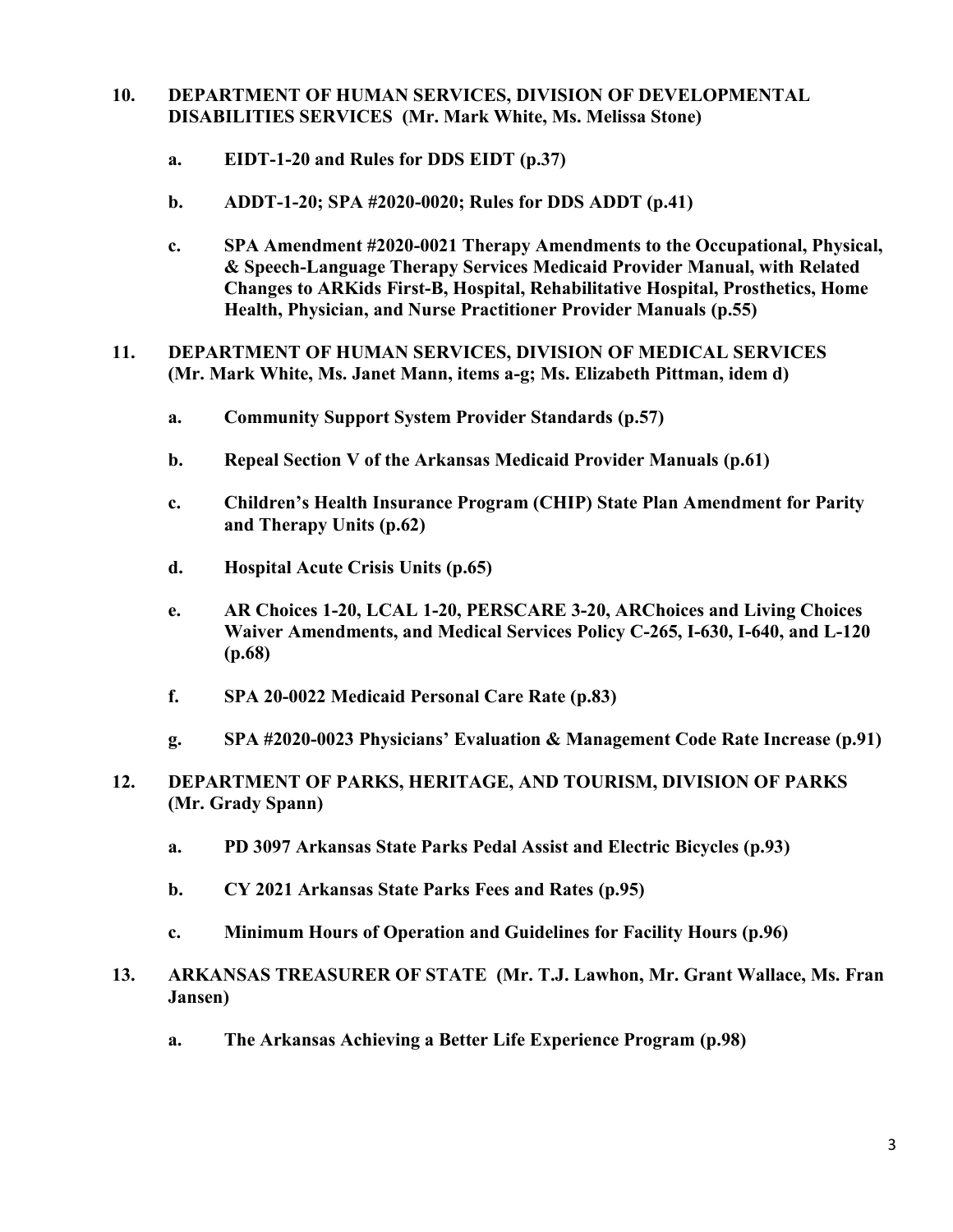- **D. Rules Filed Pursuant to Ark. Code Ann. § 10-3-309 To Be Considered Pending Suspension of Subcommittee Rules Due to Public Comment Period Expiring After November 15, 2020 Deadline**
	- **1. DEPARTMENT OF COMMERCE, ARKANSAS ECONOMIC DEVELOPMENT COMMISSION (Mr. Jim Hudson, Ms. Jean Noble, Ms. Renee Doty)**
		- **a. Fresh Start Rental Assistance Program Proposed Rule (p.100)**
	- **2. DEPARTMENT OF FINANCE AND ADMINISTRATION, ARKANSAS RACING COMMISSION (Mr. Byron Freeland)**
		- **a. Rule 1217C Prohibited Practices; Extracorporeal Shock Wave Therapy; Radial Pulse Wave Therapy (p.102)**
		- **b. Rule 1217D(5) (p.102)**
		- **c. Rule 1217E Furosemide as a Permitted Substance (p.103)**
		- **d. Rule 1217E Uniform Classification Guidelines for Foreign Substances and Recommended Penalties (p.104)**
		- **e. Rule 1232 Medication: Furosemide (Lasix) (p.104)**
		- **f. Rule 1236 Testing of Horses (p.105)**
		- **g. Rule 1245(A) Horses Testing Positive (p.106)**
		- **h. Rule 1272 Intra-Articular Joint Injections (p.106)**
		- **i. Rule 2099.1(a)(4) Required Workouts and Examination by Practicing Veterinarian (p.107)**
		- **j. Rule 2133 Treatment Records (p.107)**
		- **k. Rule 2163 Requirements for Jockeys, Exercise Riders and Outriders (p.108)**
		- **l. Rule 2212 Entries (p.109)**
		- **m. Rule 2225 Requirement for Horses to be Stabled on Grounds (p.109)**
		- **n. Rule 2236 Entries (p.110)**
		- **o. Rule 2263(A) Horses Testing Positive (p.111)**
		- **p. Rule 2434 Claiming (p.111)**